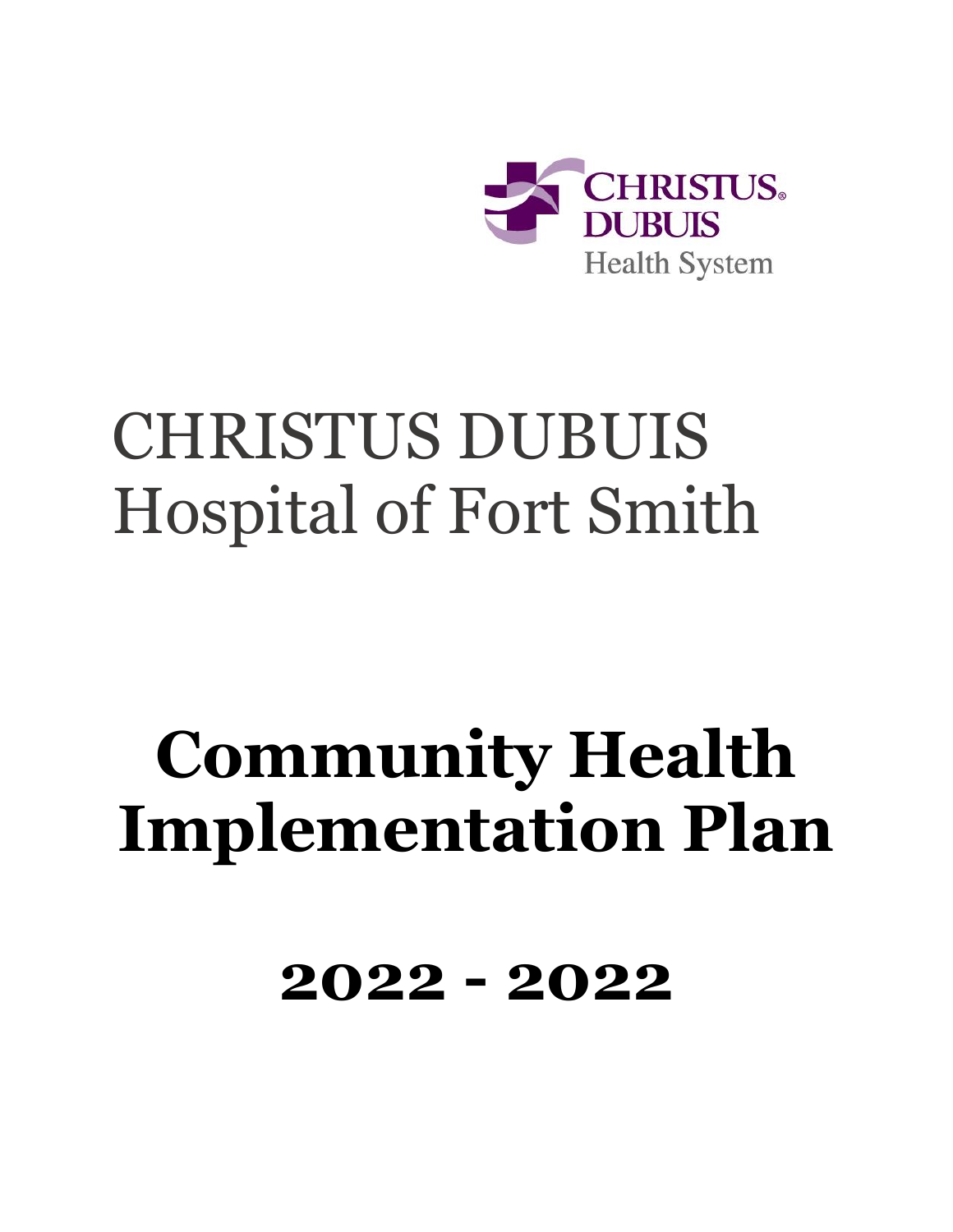### 2020 - 2022 Community Health Improvement Plan for CHRISTUS DUBUIS of Fort Smith

#### **MISSION FOR IMPLEMENTATION**

CHRISTUS DUBUIS of Fort Smith, Arkansas is a long term acute care hospital (LTACH) located within Mercy Hospital Fort Smith. CHRISTUS DUBUIS of Fort Smith provides care to patients who require acute care over an extended period of time and is co-owned and operated by LHC Group of Lafayette, LA in a joint venture with CHRISTUS Health. CHRISTUS Health was formed in 1999 to strengthen the Catholic faith-based health care ministries of the Congregations of the Sisters of Charity of the Incarnate Word of Houston and San Antonio that began in 1866. Founded on the mission "to extend the healing ministry of Jesus Christ," CHRISTUS Health's vision is to be a leader, a partner, and an advocate in creating innovative health and wellness solutions that improve the lives of individuals and communities so that all may experience God's healing presence and love.

As part of this effort and to meet [federal IRS 990H requirements,](https://www.irs.gov/uac/About-Schedule-H-Form-990) this document serves as a community health improvement plan (CHIP) report for CHRISTUS DUBUIS of Fort Smith. This report is the companion piece to the Community Health Needs Assessment (CHNA) report that was finalized June 2019 (see separate document), and based, in part, off of several needs identified in that document.

#### **TARGET AREA/ POPULATION**

CHRISTUS DUBUIS of Fort Smith sees patients from the following counties in Arkansas and Oklahoma. Due to the nature of the long term acute care industry, the regulatory bodies that oversee and govern the types of services that are provided, and the limited resources available to address the needs highlighted within the CHNA, patients admitted to CHRISTUS DUBUIS of Fort Smith will serve as the target population for most of the implementation strategies discussed in this report.

| <b>CHRISTUS DUBUIS of Fort Smith Counties</b> |          |  |
|-----------------------------------------------|----------|--|
| <b>Arkansas</b>                               |          |  |
| Sebastian (primary)                           | Scott    |  |
| Franklin                                      | Crawford |  |
| Johnson                                       | Yell     |  |
| Logan                                         |          |  |
| <b>Oklahoma</b>                               |          |  |
| Adair                                         | Le Flore |  |
| Haskell                                       | Sequoyah |  |
| Latimer                                       |          |  |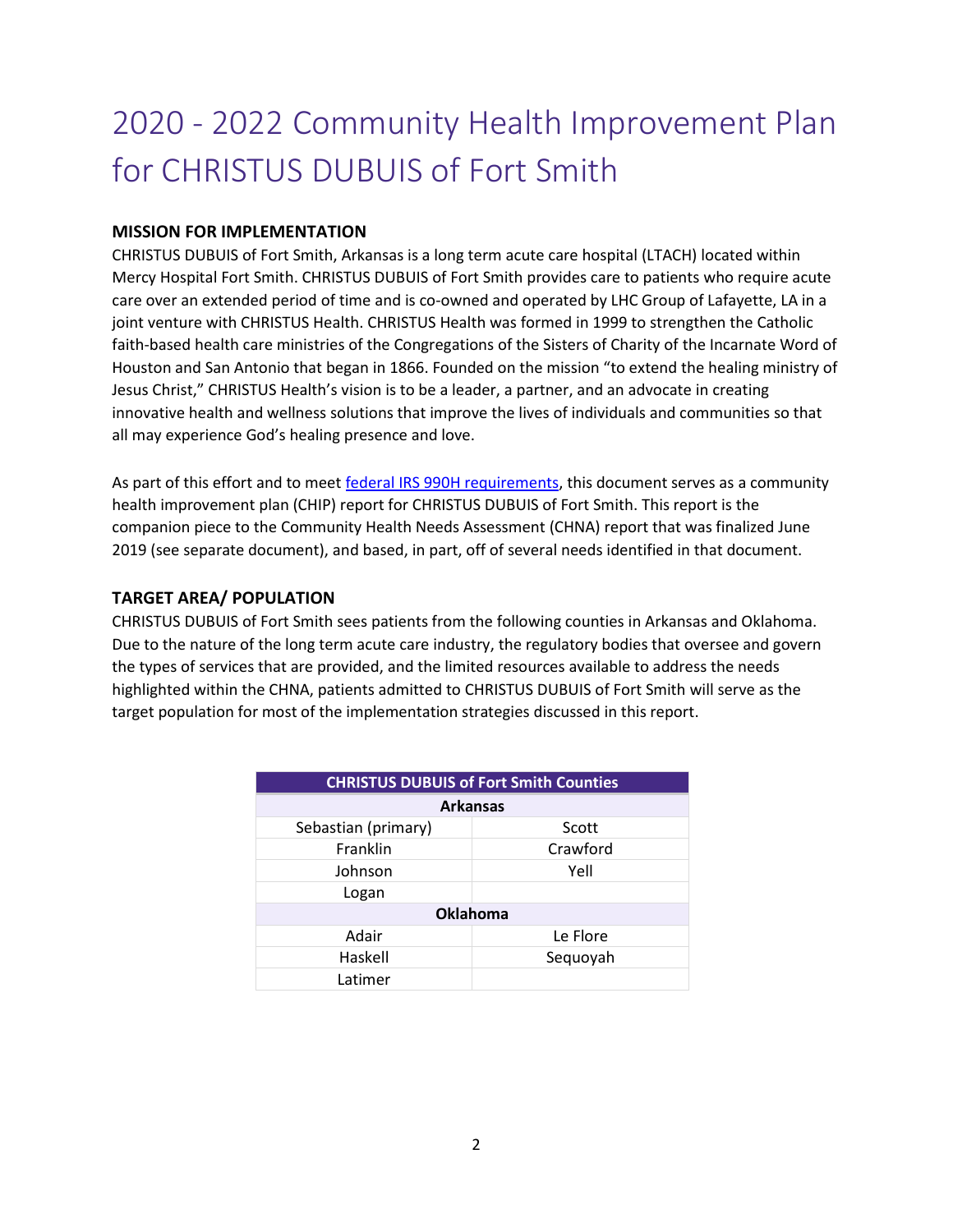#### **PRIORITY HEALTH NEEDS**

Leadership for CHRISTUS DUBUIS of Fort Smith was provided with a draft community health needs assessment report May 2019. A panel of experts comprised of both CHRISTUS staff and external partners representing various members of the community was tasked with reviewing the findings and determining which priority issues would be selected to address over the next three years as part of a community health implementation plan.

The panel took a number of things into consideration when choosing priorities. Some priorities were selected based off issue prevalence and severity according to county and regional secondary data. Input provided by key informants, focus group participants, and other community stakeholders was also heavily considered, especially for priority areas where secondary data were less available. The official Community Health Needs Assessment report was finalized June 2019 (see separate document). Based on the process described above, the priority health needs selected by CHRISTUS DUBUIS of Fort Smith are:

- 1. Access to Care
- 2. Nutrition

#### **SELECTED IMPLEMENTATION STRATEGY**

The following implementation strategies outline actions CHRISTUS DUBUIS of Fort Smith will take over the next three years to address the priority health needs listed above.

#### *ACCESS TO CARE PRIORITY STRATEGY*

CHRISTUS DUBUIS of Fort Smith will enhance access to primary care by supporting efforts to connect community members with organizations and / or resources in the region.

| <b>Major Actions</b>                                                                                    | <b>Sub-actions</b>                                                                                                                                                                                                                                                                                     |
|---------------------------------------------------------------------------------------------------------|--------------------------------------------------------------------------------------------------------------------------------------------------------------------------------------------------------------------------------------------------------------------------------------------------------|
| Ensure proper follow up<br>care for patients<br>discharged from CHRISTUS<br><b>DUBUIS of Fort Smith</b> | Provide thorough case management follow up that assists with<br>1.<br>proper care (e.g. skilled nursing facility, Home Health, Palliative Care,<br>obtaining Durable Medical Equipment)                                                                                                                |
|                                                                                                         | Provide referral information that may assist patient with proper<br>2.<br>post-acute care.                                                                                                                                                                                                             |
|                                                                                                         | Anticipated Outcome: Devoting time and effort in follow up effort could<br>help individuals better manage existing conditions and could reduce<br>other preventable conditions, improving the chances of a quicker, fuller<br>recovery and reducing the need for further / subsequent hospitalizations |